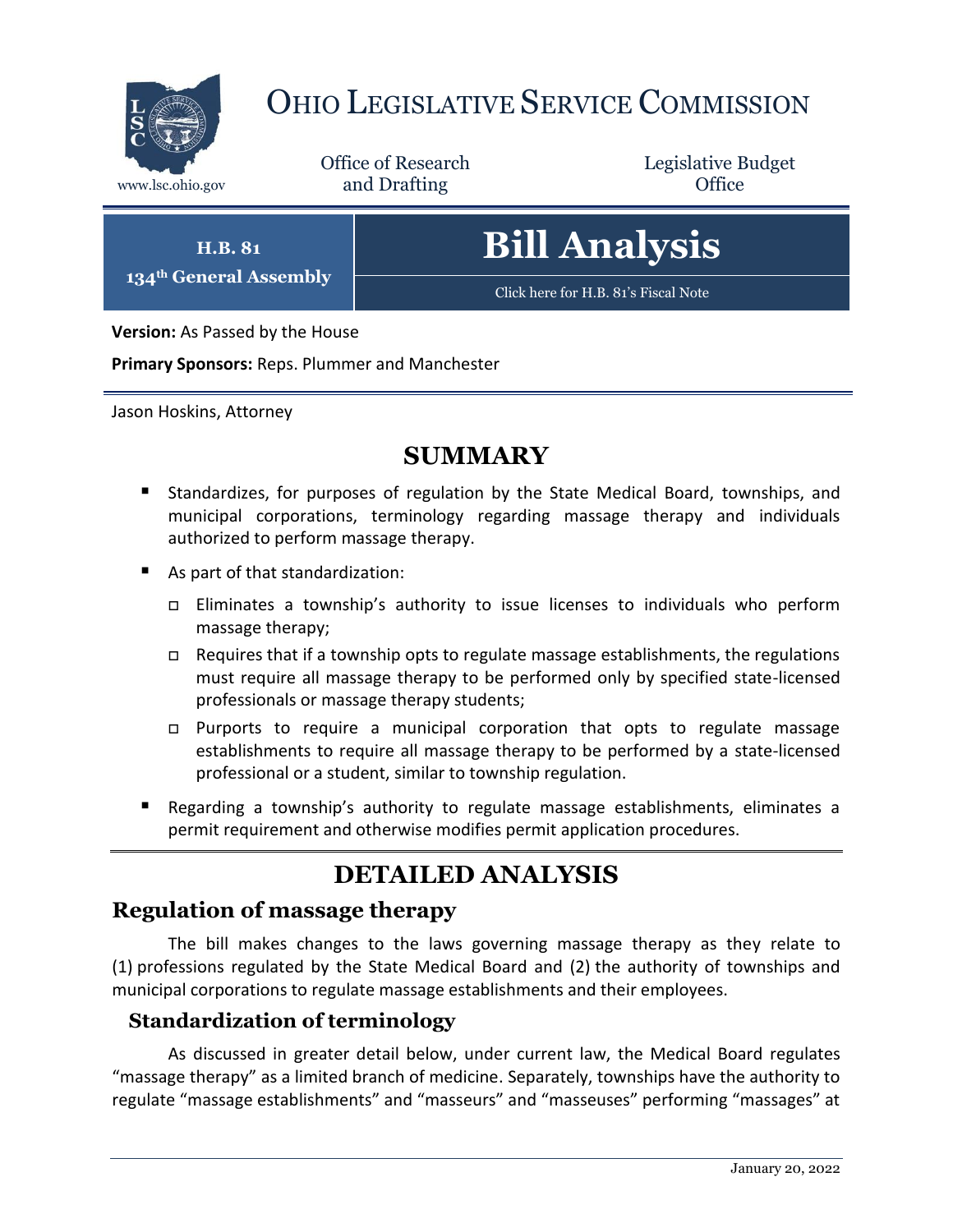those establishments. Municipal corporations may regulate massaging. The bill modifies the definition of "massage therapy" in the context of regulation by the Medical Board<sup>1</sup> and applies that definition to township<sup>2</sup> and municipal corporation<sup>3</sup> regulatory authority. It also standardizes criminal law terminology regarding advertising massage services.<sup>4</sup>

Under the bill, "massage therapy" is no longer limited to the treatment of disorders of the human body, and means the manipulation of soft tissue through the systemic external application of massage techniques including touch, stroking, friction, vibration, percussion, kneading, stretching, compression, and joint movements within the normal physiologic range of motion. It also includes the external application of water, heat, cold, topical preparations, and mechanical devices, as used adjunctive to the manipulation of soft tissue and joint movements.

The bill specifically excludes from the definition of massage therapy the manipulation of the reproductive organs, perineum, rectum, or anus unless performed pursuant to a prescription issued by a physician or under the supervision of a physician.<sup>5</sup>

#### **Regulation of massage therapy by the Medical Board**

Under the bill, the Medical Board continues to regulate massage therapy as a limited branch of medicine. The bill clarifies, however, that the following are not required to hold a license to practice massage therapy:

- A person authorized to practice any of the following regulated professions, so long as the scope of practice authorizes the person to use massage techniques: barbers, cosmetologists, nurses, physician assistants, chiropractors, occupational therapists, physical therapists, athletic trainers, acupuncturists, and oriental medicine practitioners;<sup>6</sup>
- An enrolled student practicing massage therapy as part of a program of study that is in good standing as determined by the Board;
- A person holding a license issued by the Board to practice cosmetic therapy and whose practice may include massage techniques;
- A person who holds certification, based on a minimum level of training, competency demonstration, and adherence to ethical standards, from a professional association or other credentialing body to practice movement or somatic education, which includes

 $\overline{a}$ 

 $6$  The bill will need a corrective change to remove a reference to the oriental medicine practitioner license, which was eliminated in House Bill 442 of the 133rd General Assembly.

 $1$  R.C. 4731.04(C).

 $2$  R.C. 503.40(A).

<sup>3</sup> R.C. 715.61.

<sup>4</sup> R.C. 2927.17.

 $5$  R.C. 4731.04(C).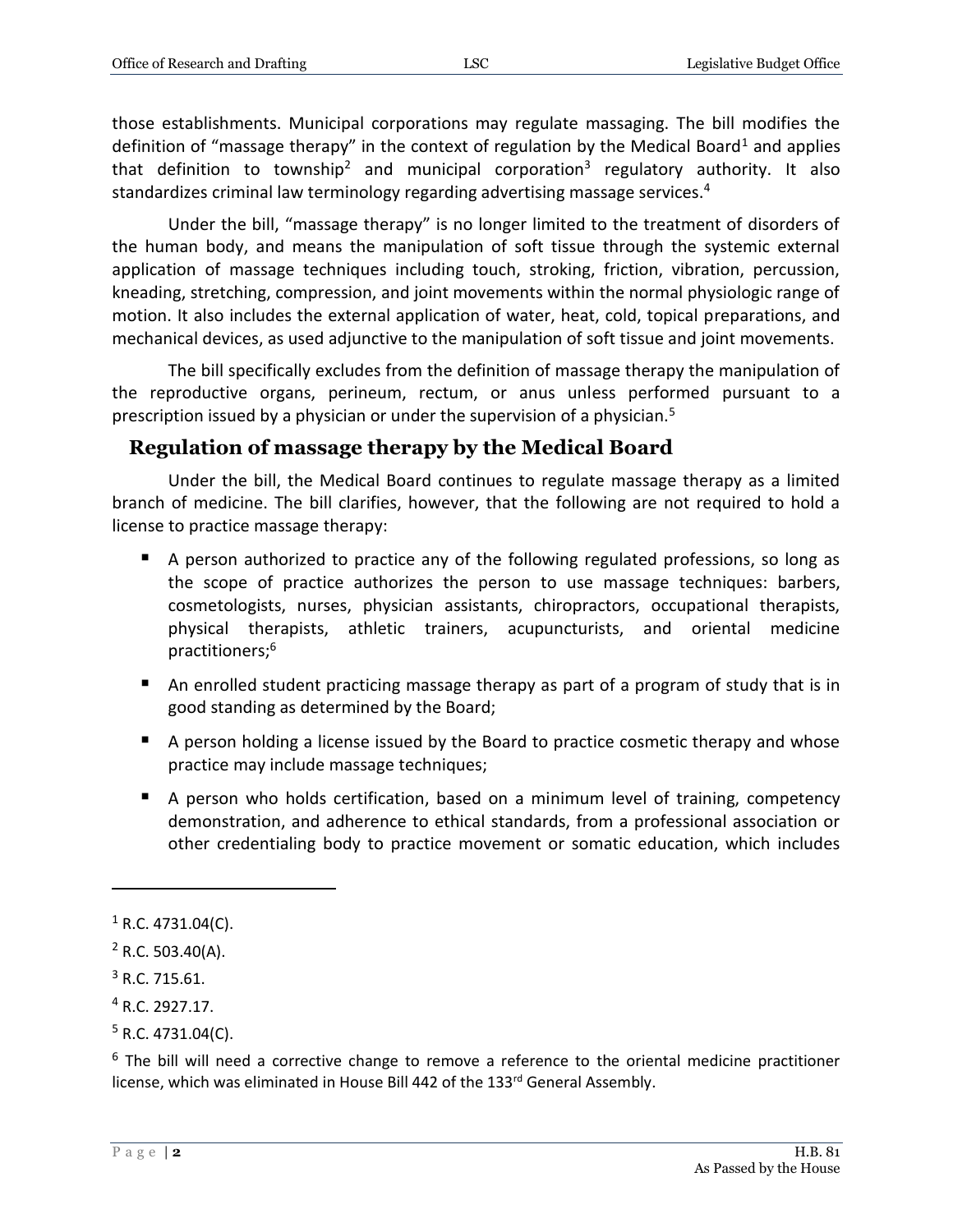using touch, words, and directed movement, with a fully clothed client, to deepen awareness of existing patterns of movement or suggest new possibilities of movement and does not include massage therapy;

A person who holds certification issued by the American Reflexology Certification Board and who practices reflexology in Ohio or an enrolled student practicing reflexology as part of a program of study at a school, college, or institution registered with the Board of Career Colleges and Schools. "Reflexology" means a protocol of manual techniques that are applied to specific reflex areas on the feet, hands, and outer ears for the purpose of stimulating the complex neural pathways linking body systems to achieve optimal bodily function, including manual techniques such as thumb- and finger-walking and hook and backup and rotating-on-a-point.<sup>7</sup>

#### **Authority of townships to regulate massage therapy**

Under current law, a township may regulate massage establishments within the unincorporated territory of the township. In order for a township to do so, it must require the establishment to obtain a permit from the township and any individual wishing to perform massage to obtain a township-issued license. The bill makes the obligation to require a permit optional<sup>8</sup> and eliminates the ability of a township to issue licenses to persons performing massage therapy.<sup>9</sup>

#### **Mandatory regulation of individuals performing massage therapy**

Instead of township-issued licenses, the bill provides that if a board of township trustees has adopted a resolution to regulate massage establishments, the regulations must require that all massage therapy be performed by a person who is licensed by one or more of the following boards, and who provides massage therapy as a portion of, or incidental to, services authorized by the licensing board: (1) the State Cosmetology and Barber Board, regarding barber services or cosmetology services, (2) the Board of Nursing, regarding nursing services, (3) the Medical Board, regarding medical services by physician assistants or physicians, and regarding acupuncture and oriental medicine, (4) the State Chiropractic Board, regarding chiropractic services, (5) the Medical Board, regarding massage therapists, and (6) the Ohio Occupational Therapy, Physical Therapy, and Athletic Trainers Board, regarding services of occupational therapists, physical therapists, and athletic trainers.<sup>10</sup> Additionally, the regulations must permit a massage therapy student to perform massage therapy if the student is enrolled and actively participating in a massage therapy educational program in good standing as determined by the

 $\overline{a}$ 

 $7$  R.C. 4731.15(F) and 4731.41(A).

<sup>8</sup> R.C. 503.41 and 503.43.

 $9$  R.C. 503.45 and 503.46, repealed.

 $10$  R.C. 503.411(A)(1) through (6).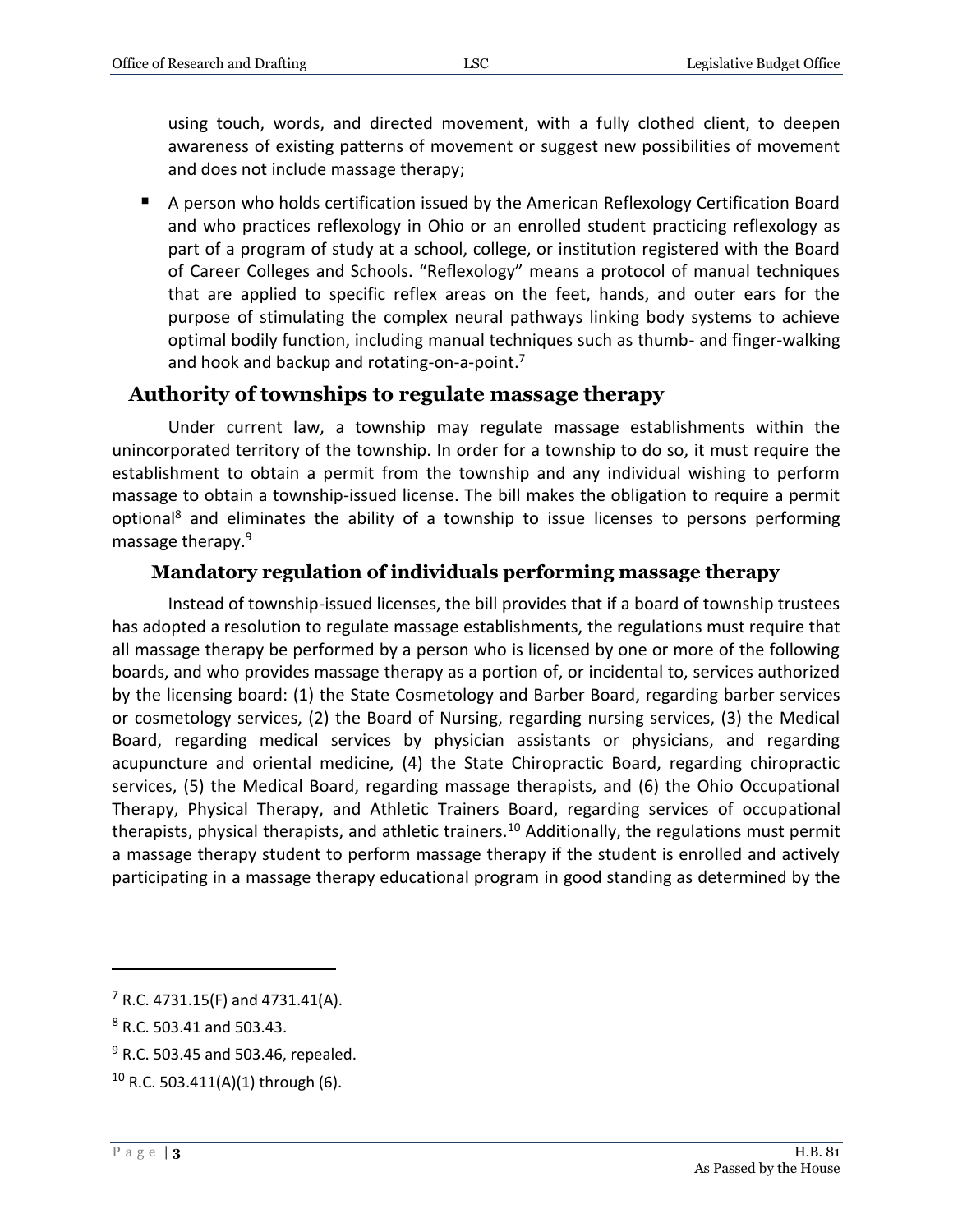Medical Board.<sup>11</sup> The regulations cannot exclude any of the persons identified above from performing massage therapy.<sup>12</sup>

The bill provides that no person shall knowingly act as a massage therapist in a massage establishment in an unincorporated area of a township without first having obtained a stateissued license or being a student, as described above.<sup>13</sup> An individual who violates this prohibition is guilty of a third degree misdemeanor.<sup>14</sup>

The bill also removes from current law a provision allowing a township to require persons performing massage to undergo periodic physical exams to determine if the person has a communicable disease.<sup>15</sup>

#### **Permissive regulations**

The bill clarifies existing law, which authorizes a board of township trustees to regulate and require the registration of massage establishments and their employees. In doing so, the bill refers to establishment regulations and registration requirements. The bill defines "registration" as providing information to the board to indicate the location of the establishment, the names of individuals employed there, and evidence of current licensure or student status, as described above, for anyone providing massage therapy.<sup>16</sup> So, while a township that has adopted a resolution to regulate massage establishments must require massage therapy to be performed by licensed persons or students, as discussed above, enforcement in the form of registering the establishment and employees is technically permissive.

Regarding massage establishment regulations, the bill specifically permits any of the following:

- A requirement to comply with zoning resolutions and amendments;
- **Prohibited hours of operation;**
- **Prohibitions, as specified below;**
- Other regulations the board considers necessary for the health, safety, and welfare of township residents, except for the licensure of massage therapists and the regulation of medicine or licensed health professionals.<sup>17</sup>

 $\overline{a}$ 

<sup>16</sup> R.C. 503.41.

 $11$  R.C. 503.411(A)(7).

<sup>12</sup> R.C. 503.411(A).

<sup>13</sup> R.C. 503.411(B).

 $14$  R.C. 503.50(B).

 $15$  R.C. 503.47(D).

 $17$  R.C. 503.411(C).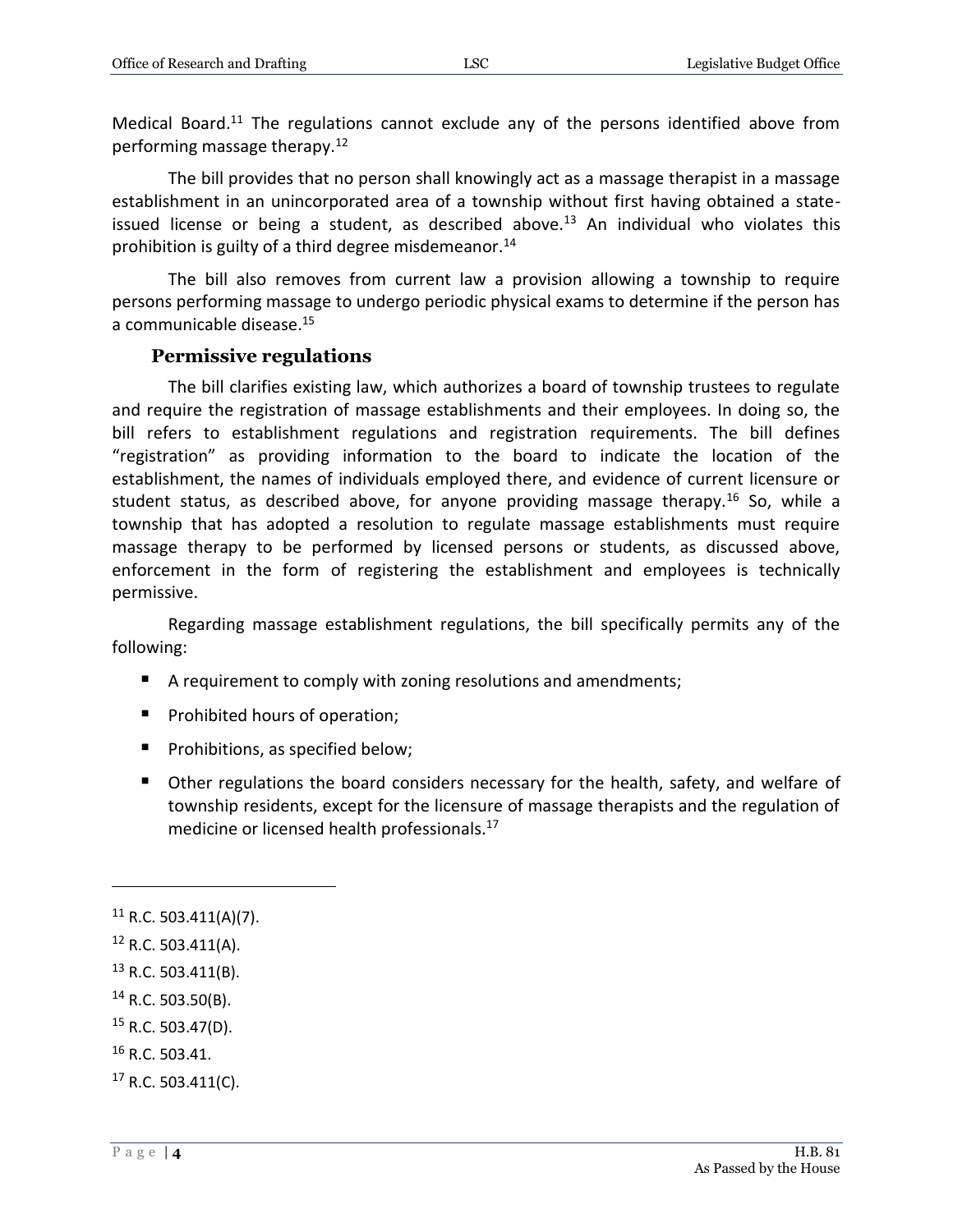#### **Prohibitions**

Current law lists several prohibitions that apply when a board of township trustees has adopted a resolution to regulate massage establishments. In addition to modifying the prohibitions to account for the bill's (1) standardization terminology and (2) elimination of township-issued licenses for persons performing massage therapy, the bill otherwise modifies the prohibitions as follows:

- **Specifies that the prohibitions apply only when the township has included a permit** requirement to operate a massage establishment;
- Eliminates the criminal offense for employees of massage establishments performing certain sexual activities during a massage in a massage establishment in the unincorporated area of a township.<sup>18</sup>

The bill generally maintains provisions prohibiting an owner or operator of a massage establishment from knowingly (1) refusing to allow appropriate local authorities to access the establishment for health and safety inspections, operating during hours designated as prohibited, or (2) employing any person under 18.<sup>19</sup>

#### **Permit applications**

The bill removes a current requirement that an applicant for a permit to operate a massage establishment provide the applicant's Social Security number. It requires a permit applicant to provide proof that the applicant complies with the township's zoning regulations. In addition, the bill modifies the requirement for including the name and address of any stockholder holding more than 2% of the stock of a corporate applicant by limiting the requirement to a corporate applicant having less than 50 employees or any stockholder holding more than 25% of the stock of a corporate applicant having more than 50 employees.<sup>20</sup>

#### **Jurisdiction for appeals**

Current law and the bill give the right to appeal to any person adversely affected by an order of the board of township trustees denying or revoking a permit to operate a massage establishment. The bill narrows the jurisdiction where the appeal may be filed to only the court of common pleas in the county where the township is located. Under current law, an appeal can also be filed in the county where the permit holder's place of business is located or where the person is a resident. $21$ 

 $\overline{a}$ 

<sup>20</sup> R.C. 503.43.

<sup>18</sup> R.C. 503.42.

 $19$  R.C. 503.42(B).

<sup>21</sup> R.C. 503.48.